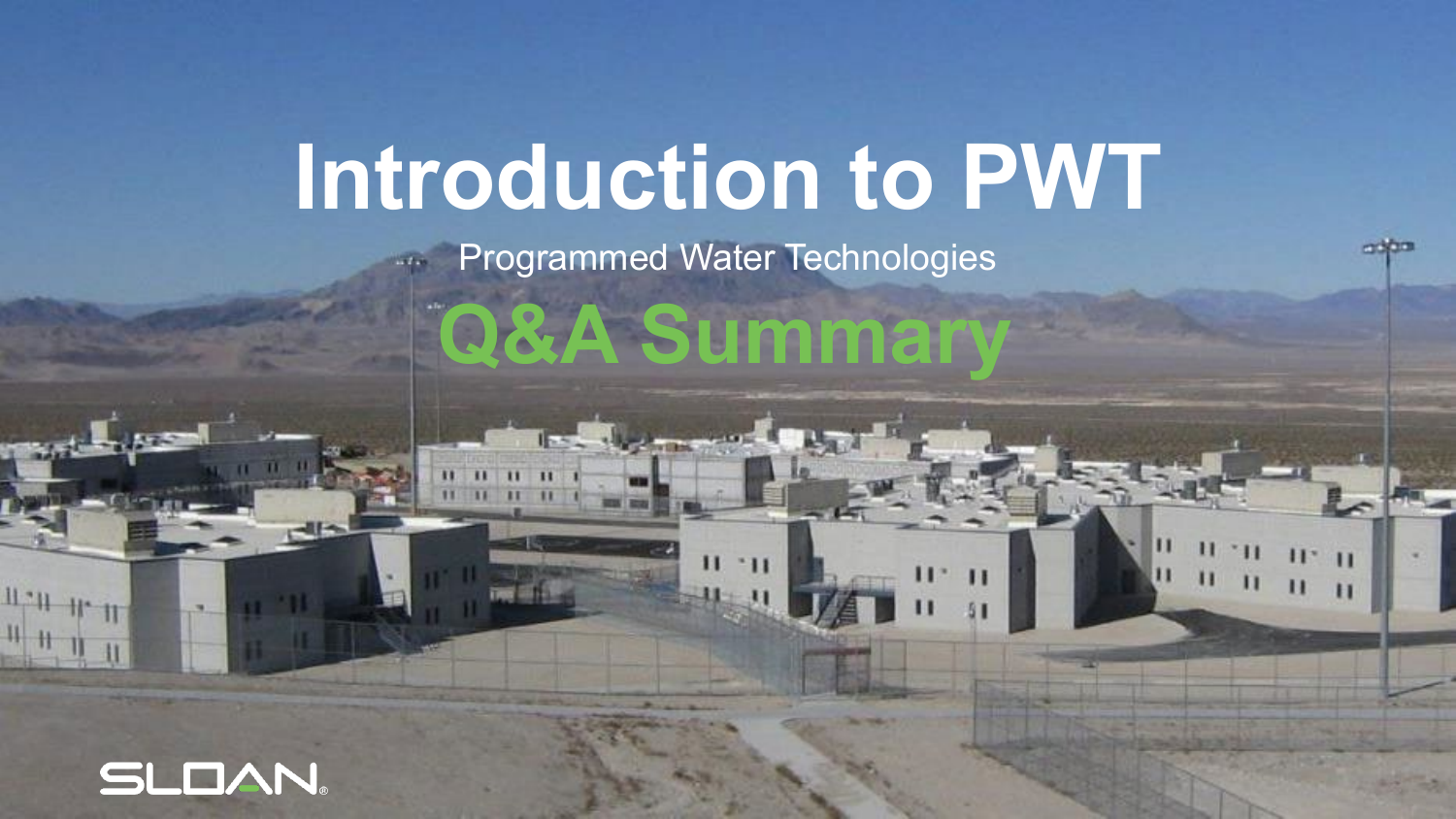## **Introduction to Programmed Water Technologies (PWT) Q&A Summary**

#### **Q: Is the management software able to adapt to a facility BMS (Building Management System)?**

**A:** Yes. The Sloan PWT2 software supports Modbus BMS protocols. If BMS integration is desired, an optional Modbus application software package is available.

#### **Q: Can the buttons be replaced with proximity sensors?**

**A:** Proximity (capacitance) sensors are not ideal for many applications. Due to user preference or cramped conditions, the potential for unintentional activations exists. These technologies also have a tendency to not function reliably around metal objects.

Any button used in a PWT system must match the systems they are used within and fit the holes drilled into them. To support the many various configurations with proven, durable, and reliable buttons, Sloan offers a selection of touch buttons, piezo buttons, and reed switch options.

#### **Q: Where can I get information on the 8603-ESM?**

**A:** The sell sheet for the 8603-ESM series battery valve will be on the Sloan web site June  $9<sup>th</sup>$ . If you need one before then, please contact your local Sloan Representative using the locator tool [HERE](https://www.sloan.com/company/support/where-to-buy).

#### **Q: Does Sloan provide a ligature-resistant showerhead?**

**A:** PWT customers have the option of selecting showerheads from a variety of manufacturers including Sloan. Almost all ligature-resistant showerheads on the market can be incorporated into a PWT system.

#### **Q: Can we share copies of this presentation with our customers?**

**A:** Yes. To get the latest information on PWT systems, you can also direct them to [www.sloan.com](http://www.sloan.com/).

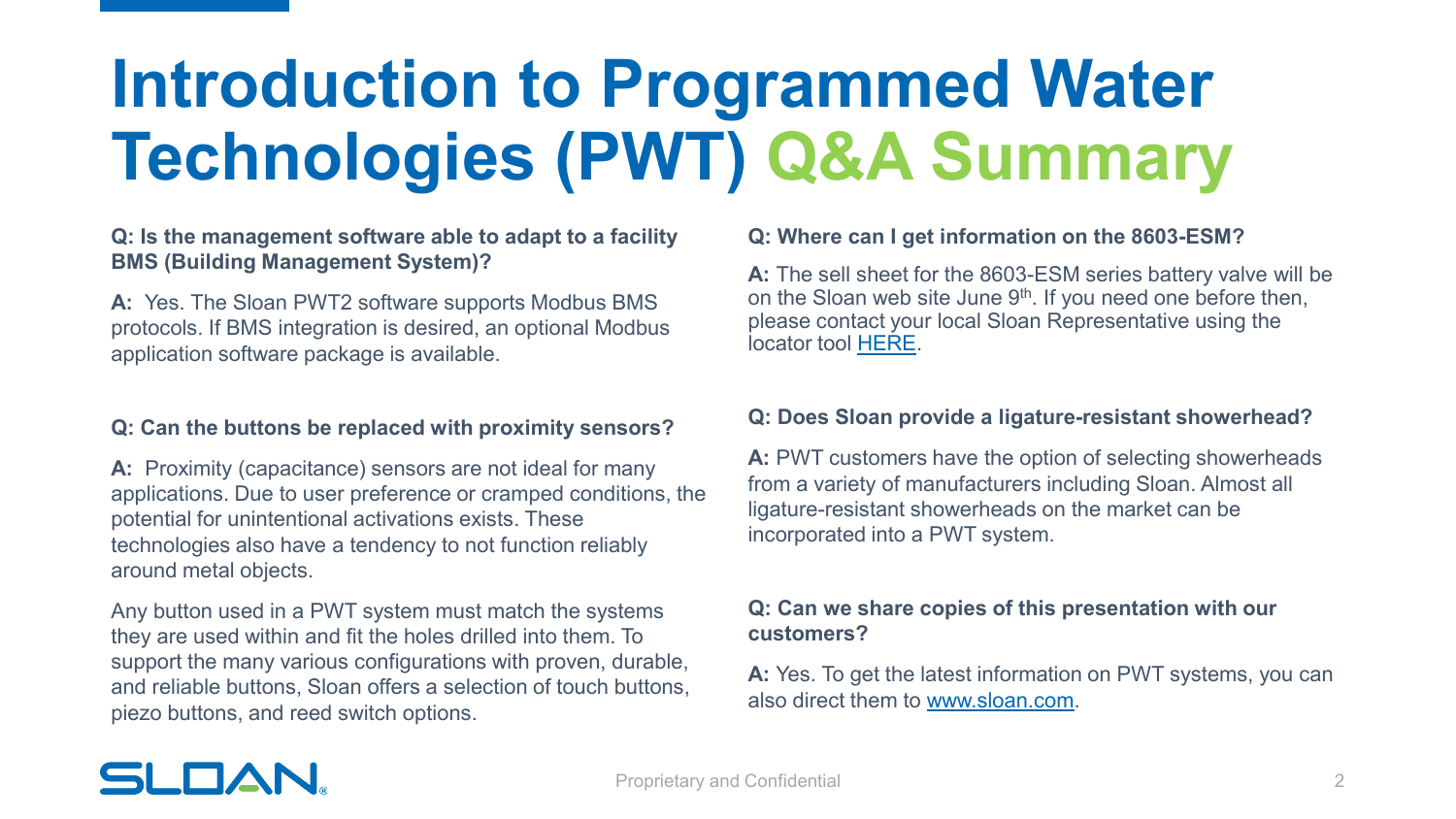## **Introduction to Programmed Water Technologies (PWT) Q&A Summary**

#### **Q: Are Sloan's PWT solutions designed to be used in new projects, upgrades, or retrofits?**

**A:** One of the key advantages of Sloan's PWT solutions is that they are designed to be configurable for all of the above. Because Sloan invented the flushometer and other commercial plumbing products many years ago, there is a very good chance that existing facilities already incorporate Sloan products that can be retrofitted or upgraded with PWT functionality relatively quickly and economically. Our extensive installed base of PWT systems around the world means there are opportunities to upgrade these to the new PWT2 management console. To learn more about all of the available options, please contact your local Sloan Representative using the locator tool [HERE](https://www.sloan.com/company/support/where-to-buy).

**Q: Is there a way to lock out the system in the event of a shakedown - to prevent inmates from flushing contraband before officers enter a cell block?**

**A:** Yes, this can be done through the Sloan PWT2 management console or via the controllers in a non-communicating system.

The PWT2 management console software has a DISABLE feature that is scalable. It can be configured to target individual cells, pods, floors, wings, entire buildings, or any designated zone with a single Disable command.

For non-communicating applications, the Sloan MCR- 4014 and MCR-8012 controllers can be placed on dedicated circuits. This allows officers to selectively disable power supplies within a desired area as needed.

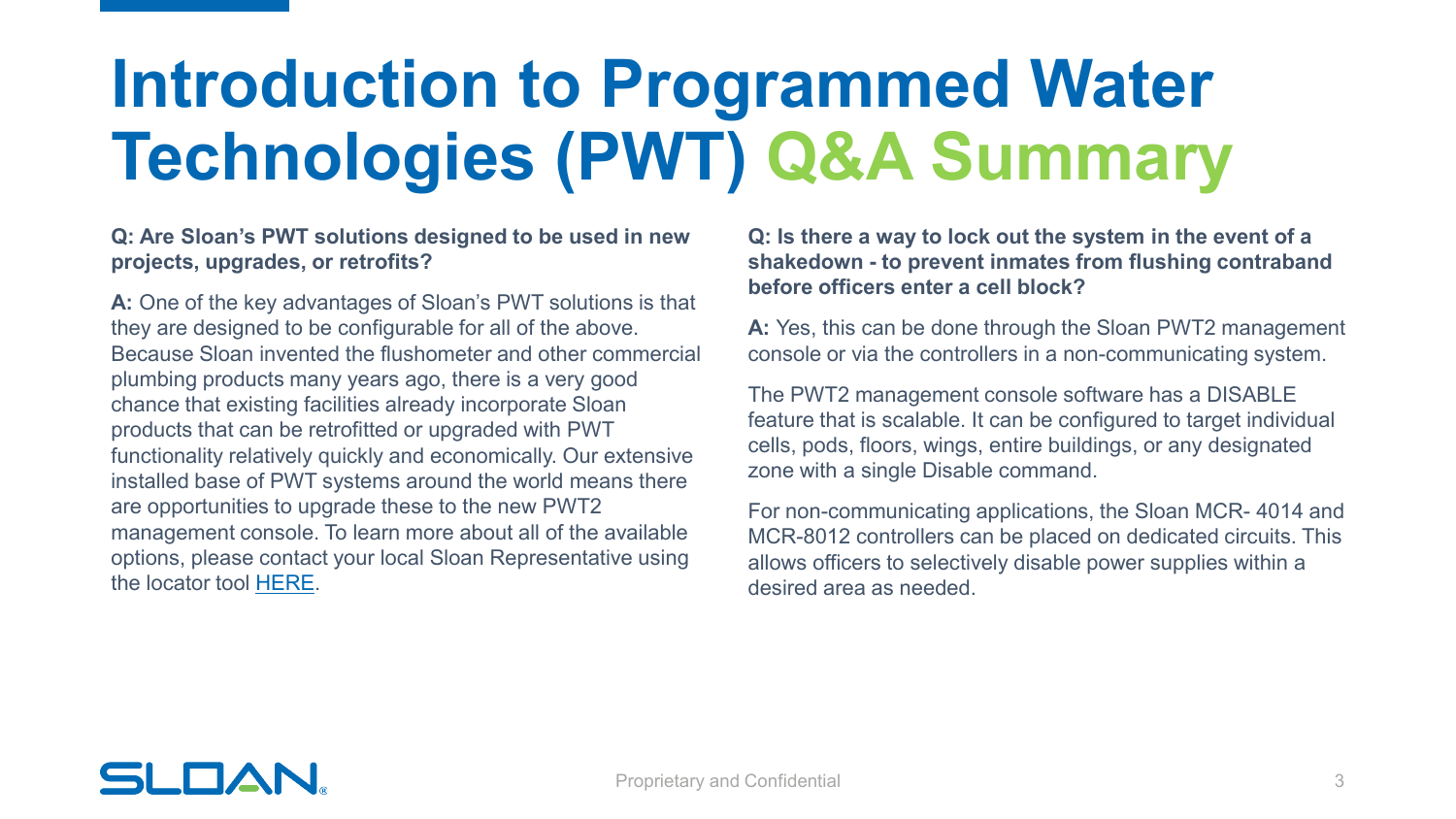## **Introduction to Programmed Water Technologies (PWT) Q&A Summary**

**Q: In new construction, is it common to specify one manufacturer's fixtures and another manufacturer's controls?** 

**A:** Yes, it is quite common for a facility to utilize different vendors for different product groups. There may be a written specification that has one vendor noted as the "basis of design" and then identify other manufacturers or state "or equal." This provides options to help ensure a competitive bid that may be answered by multiple vendors.

#### **Q: Can PWT products operate with 220V/50hZ or other power supplies for international markets?**

**A:** Yes. In North America and other locations, PWT systems are powered by 24 VAC transformers that use 120V/60hZ input. They can also be powered by locally supplied transformers as required. Please contact [Sloan Tech Support](mailto:techsupport@sloan.com) to confirm if a particular local transformer is compatible with your PWT system. **Additional Questions? Please feel free to contact Sloan Customer Service or Technical Support.**

#### **Sloan Customer Care Center**

Phone: 800.982.5839

Hours: 7:00 AM - 5:00 PM (CST) Monday – Friday

[customer.service@sloan.com](mailto:customer.service@sloan.com)

### **Sloan Technical Support**

P: 888.756.2614

F: 800.737.3061

#### [techsupport@sloan.com](mailto:techsupport@sloan.com)